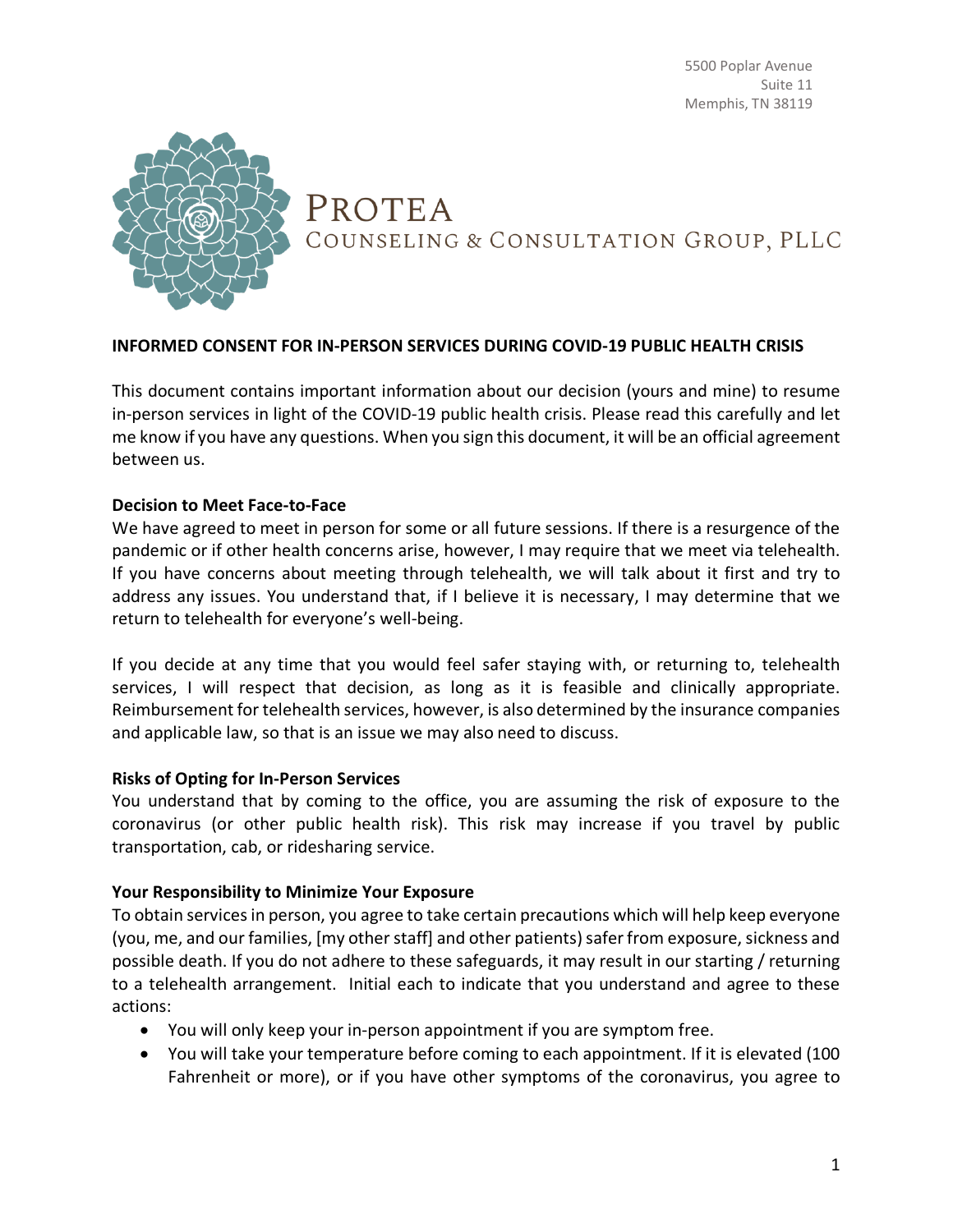cancel the appointment or proceed using telehealth. If you wish to cancel for this reason, I won't charge you our normal cancellation fee.

- You will wait in your car or outside [or in a designated safer waiting area] until no earlier than 5 minutes before our appointment time.
- You will wash your hands or use alcohol-based hand sanitizer when you enter the building.
- You will adhere to the safe distancing precautions we have set up in the waiting room and testing/therapy room. For example, you won't move chairs or sit where we have signs asking you not to sit.
- You will wear a mask in all areas of the office (I [and my staff] will too).
- You will keep a distance of 6 feet and there will be no physical contact (e.g. no shaking hands) with me [or staff].
- You will try not to touch your face or eyes with your hands. If you do, you will immediately wash or sanitize your hands.
- If you are bringing your child, you will make sure that your child follows all of these sanitation and distancing protocols.
- You will take steps between appointments to minimize your exposure to COVID.
- If you have a job that exposes you to other people who are infected, you will immediately let me [and my staff] know.
- If your commute or other responsibilities or activities put you in close contact with others (beyond your family), you will let me [and my staff] know.
- If a resident of your home tests positive for the infection, you will immediately let me [and my staff] know and we will then [begin] resume treatment via telehealth.

I may change the above precautions if additional local, state or federal orders or guidelines are published. If that happens, we will talk about any necessary changes.

# **My Commitment to Minimize Exposure**

My practice has taken steps to reduce the risk of spreading the coronavirus within the office and we have posted our efforts on our website and in the office. Please let me know if you have questions about these efforts.

# **If You or I Are Sick**

You understand that I am committed to keeping you, me, [my staff] and all of our families safe from the spread of this virus. If you show up for an appointment and I [or my office staff] believe that you have a fever or other symptoms, or believe you have been exposed, I will have to require you to leave the office immediately. We can follow up with services by telehealth as appropriate.

If I [or my staff] test positive for the coronavirus, I will notify you so that you can take appropriate precautions.

## **Your Confidentiality in the Case of Infection**